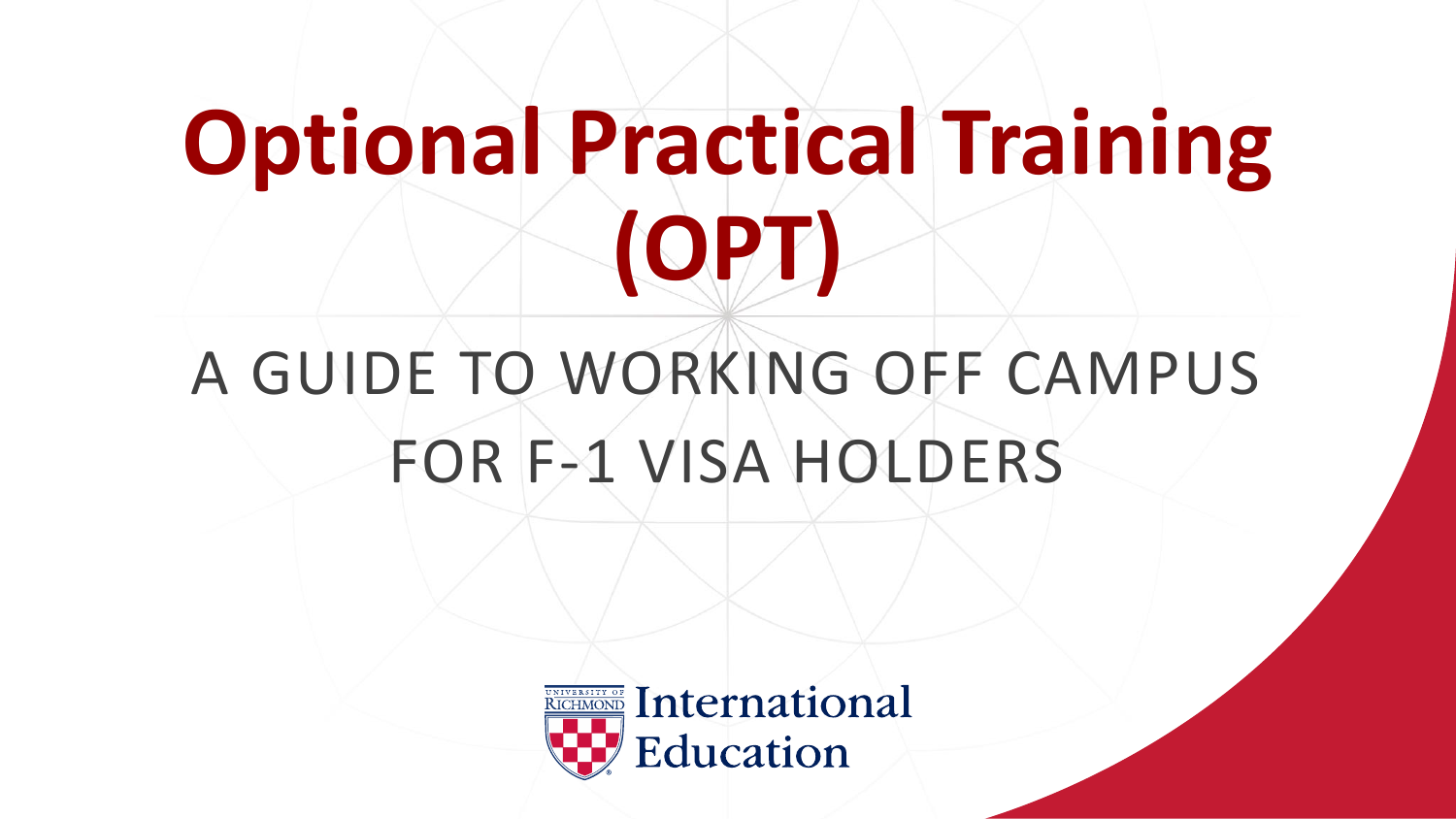## **What is OPT?**

Work experience in the U.S.\* related to an F-1 student's major to provide practical training during or upon completion of a degree program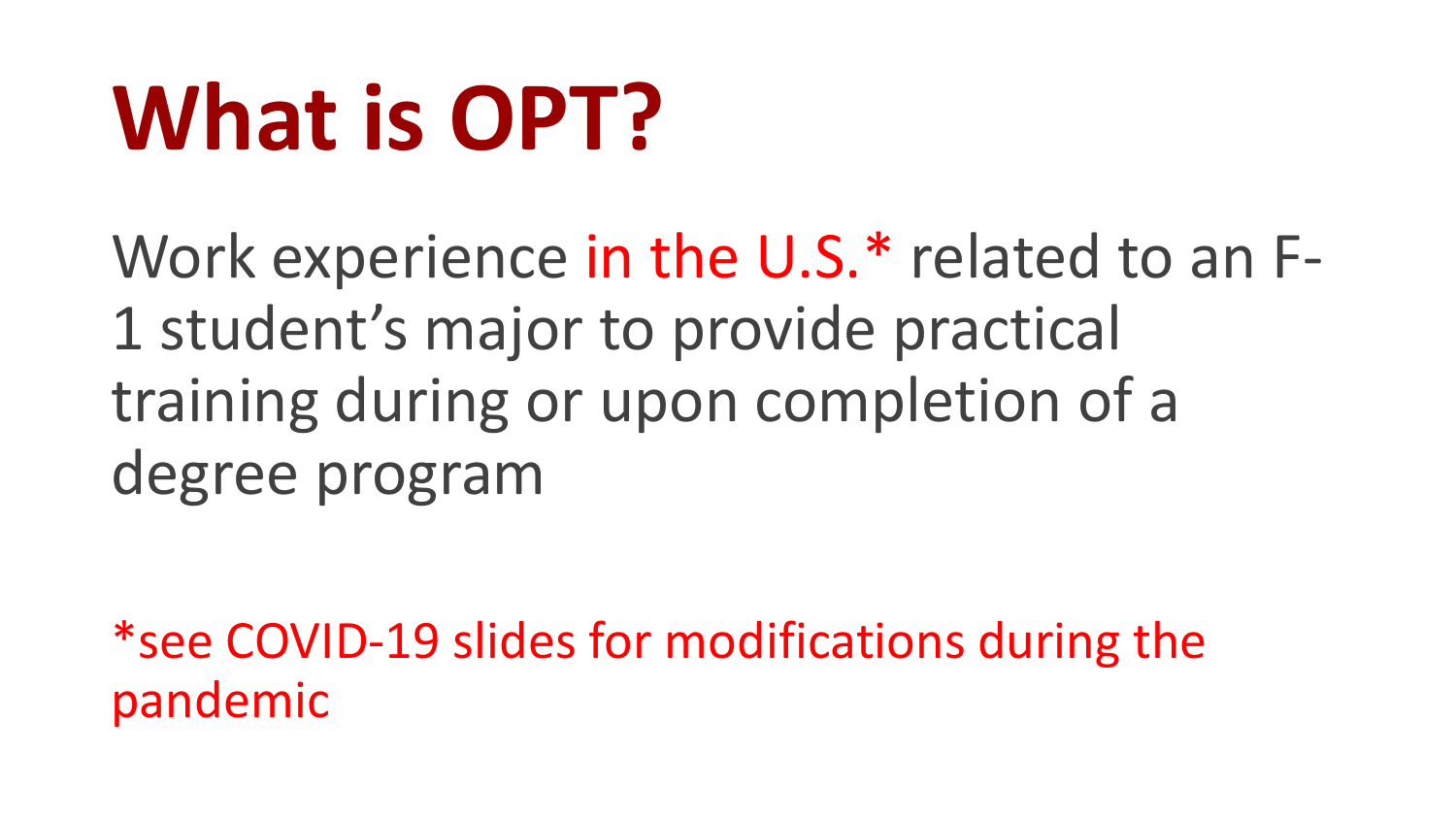### **What kind of work can I do with OPT?**

### *Possible*

- Paid, unpaid or volunteer positions
- Multiple employers
- Work for hire as contractor or consultant
- Self-employed business owner
- Agency or consulting firm

### *Not possible*

- Work unrelated to your major
- On-campus employment through Student Employment unless enrolled in a higher level degree program at UR for the next available term
- Work for UR after graduation UNLESS the job is a faculty, staff or other professional position recruited through Human Resource Services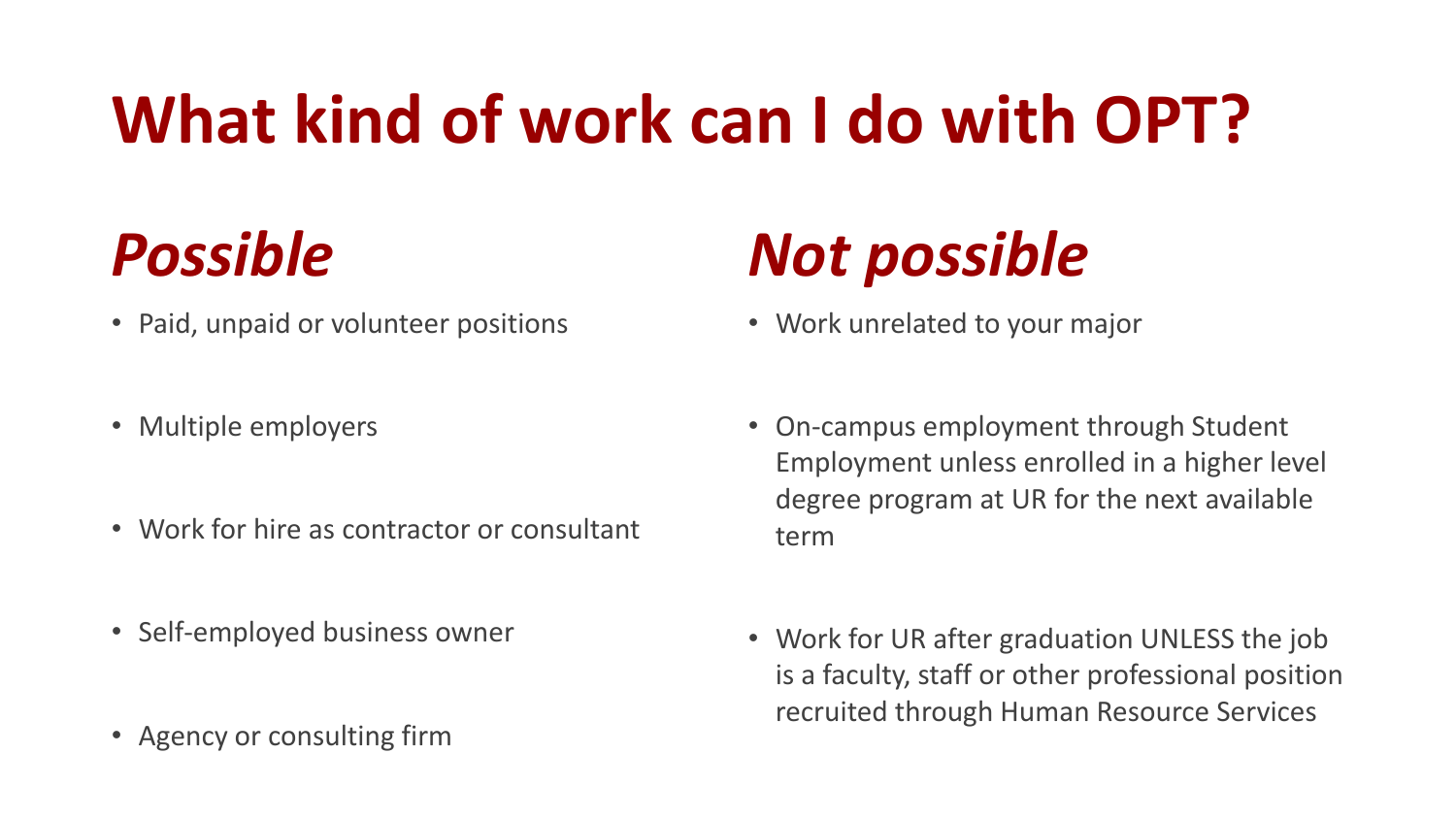## **How long is OPT?**

•12 month maximum at each higher educational level for non-STEM majors

•Cannot combine 12 month OPT periods

•24-month extension for qualifying STEM majors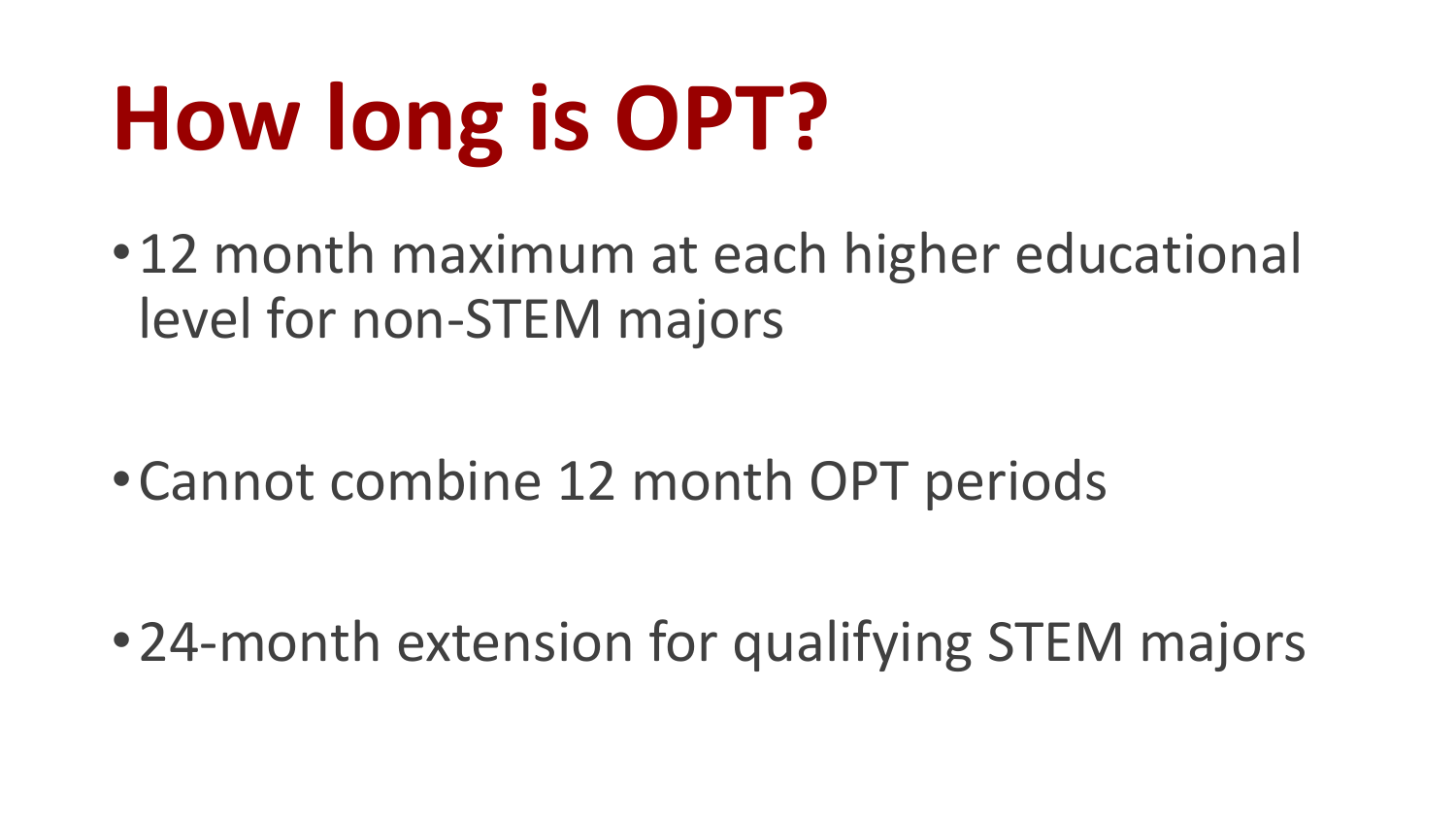## **When can I use OPT?**

### *Pre-completion*

• Must be used BEFORE graduation

### *Post-completion*

• Must be used AFTER graduation

- Job offer is REQUIRED
- Part-time during semester (20 hour per week maximum including on-campus employment); Fulltime during official school breaks
- Time will be deducted from 12 month maximum (part-time is calculated at full-time equivalent, e.g. 6 months part-time=3 months full-time)
- Job offer is NOT REQUIRED
- At least 20 hours per week or an average of 20 hours per week in 1 month for variable schedules\*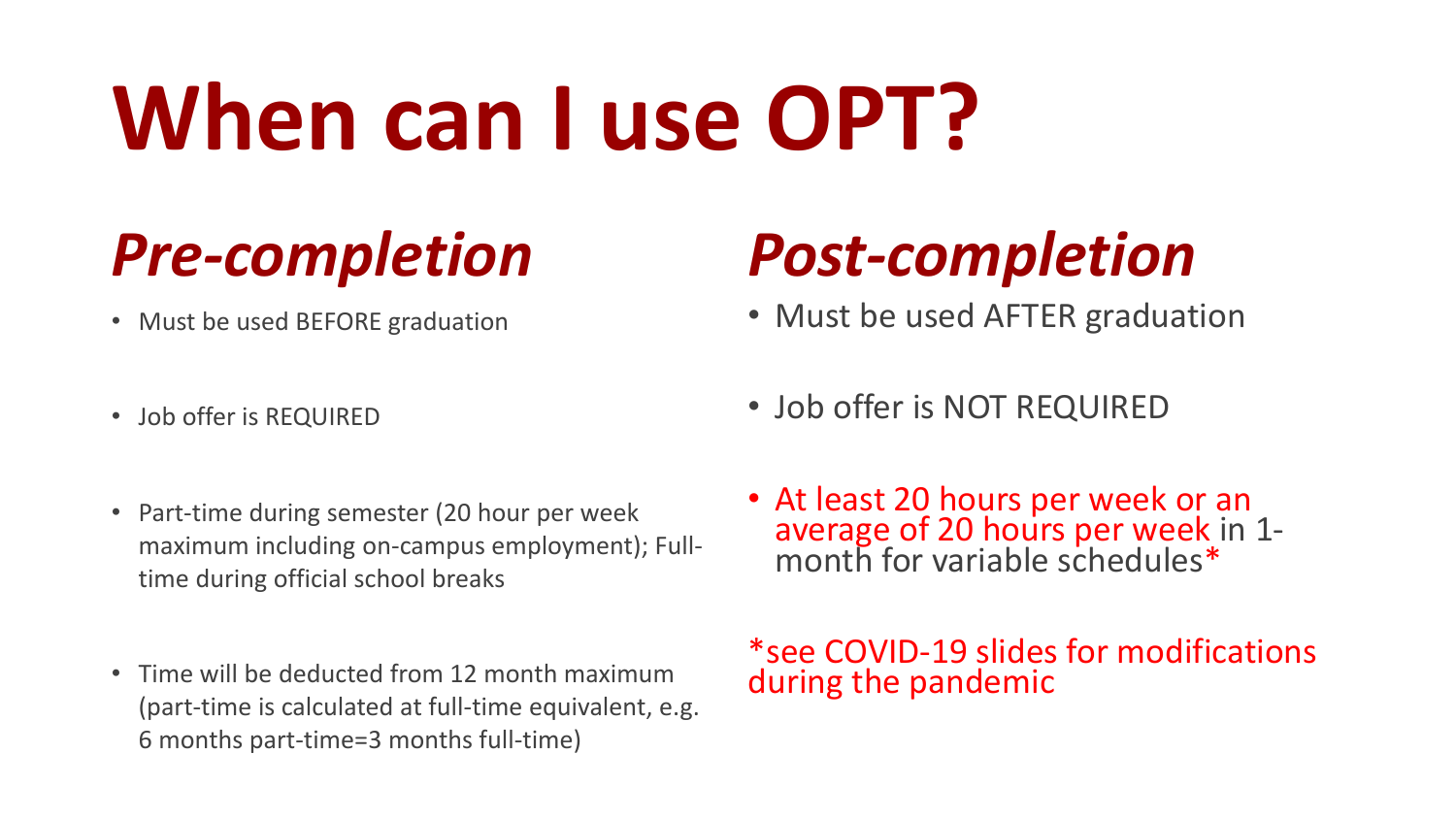## **What is required for OPT?**

- Valid F-1 status\* and good UR standing at time of application
- Physical presence in the U.S.\*
- Full-time enrollment in any status that does not prohibit full-time study for at least 1 academic year by employment start date
- Not having been approved for 12 months of OPT at same degree level
- Not having used 12 months or more of full-time CPT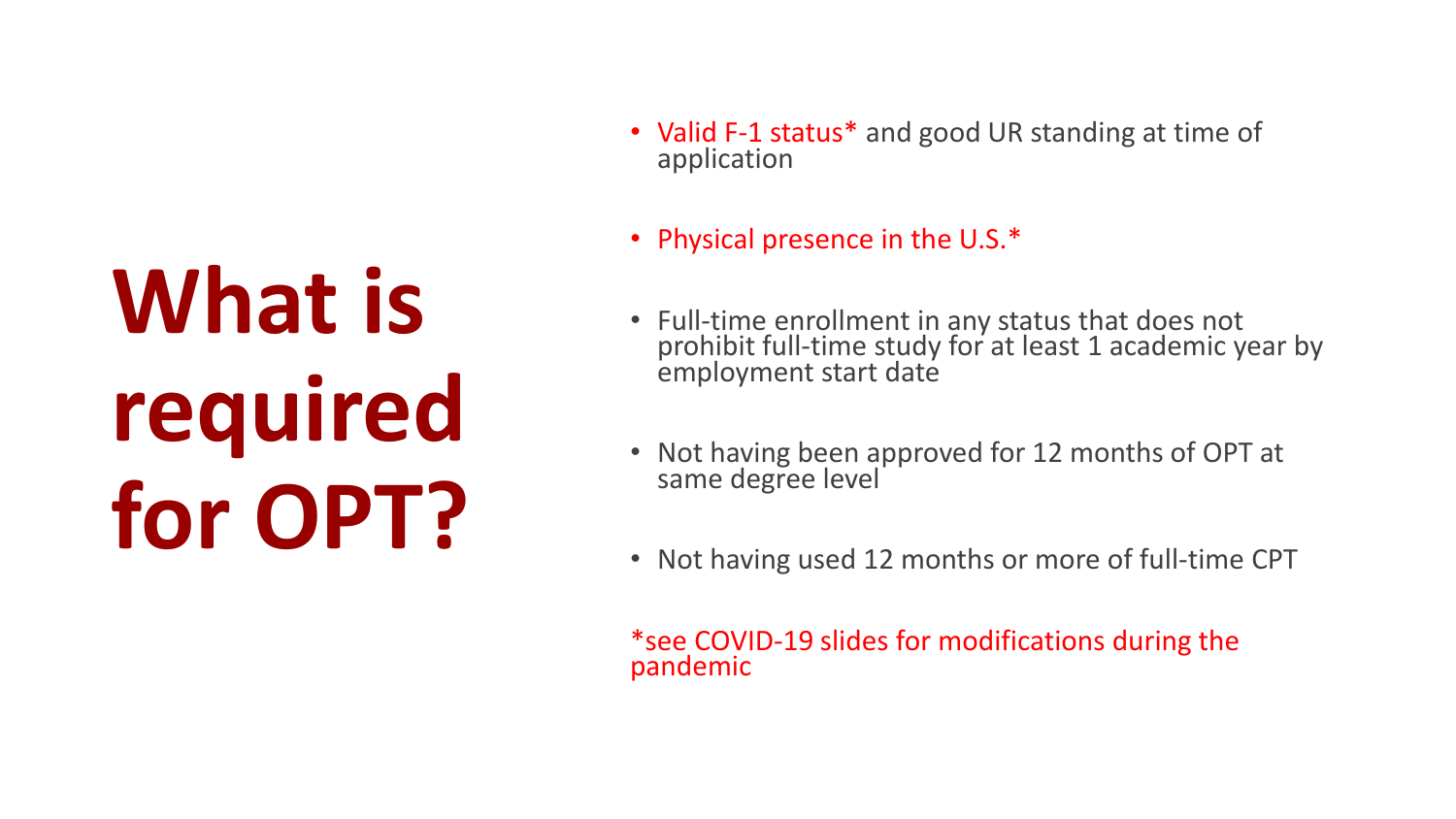**What is not required for OPT?**

- A job offer for post-completion (except for 24-month STEM extension)
- Approval by International Education (USCIS approves OPT)
- Working in a particular U.S. location (work can be done anywhere in the U.S.)\*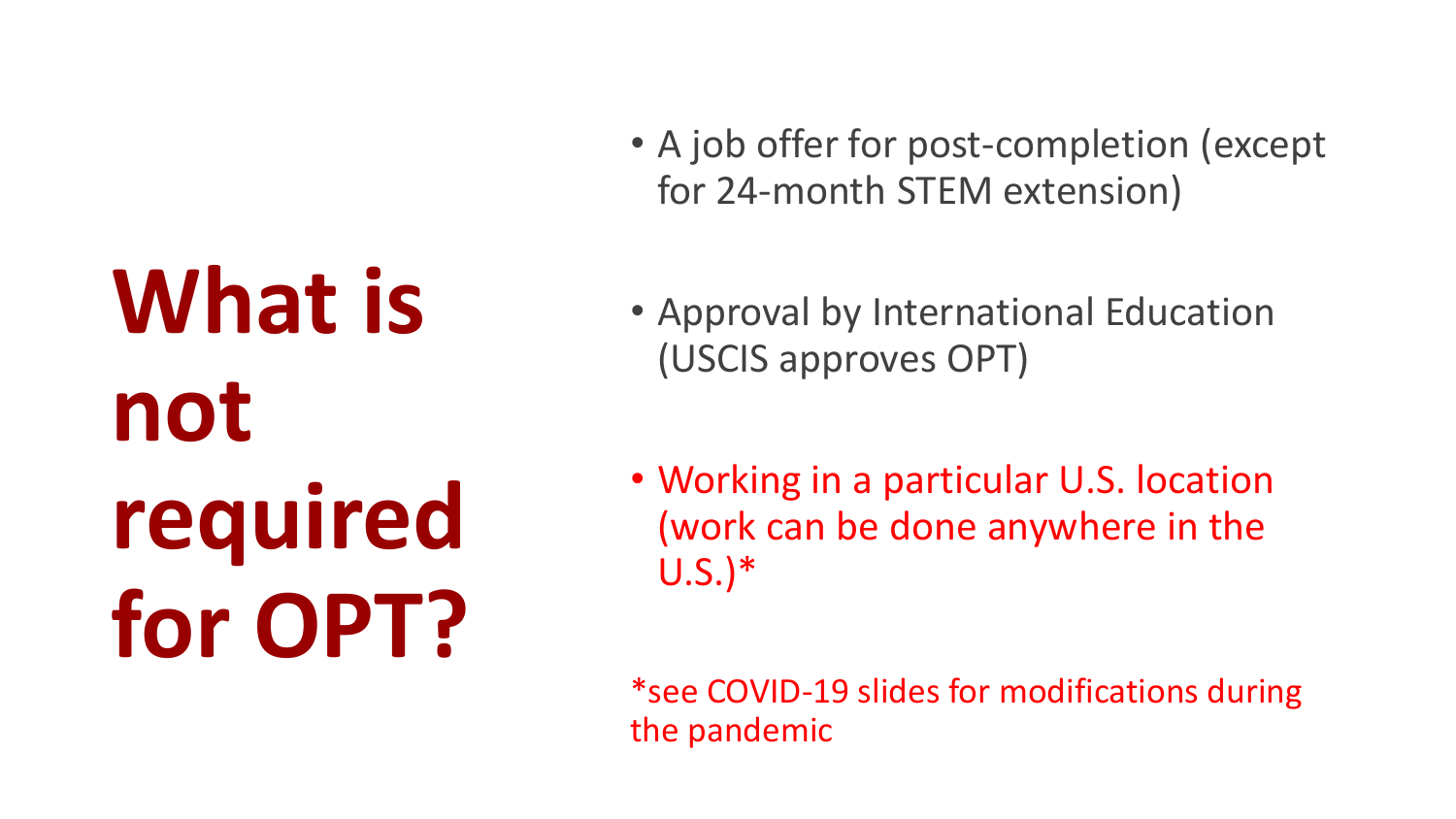## **Applying during COVID-19**

The regulations state that to be eligible to apply for OPT, you must have valid F-1 status, which is only possible if you are physically in the U.S. Although we normally advise that you apply only from within the U.S., this may not be possible given the current pandemic.

Although U.S. Citizenship and Immigration Services (USCIS) has not announced any exceptions to this requirement, they might show flexibility in approving your application during COVID-19 conditions.

Given these unusual circumstances, IE is willing to recommend OPT regardless of your current location, with the caveat that OPT approval is ultimately up to USCIS.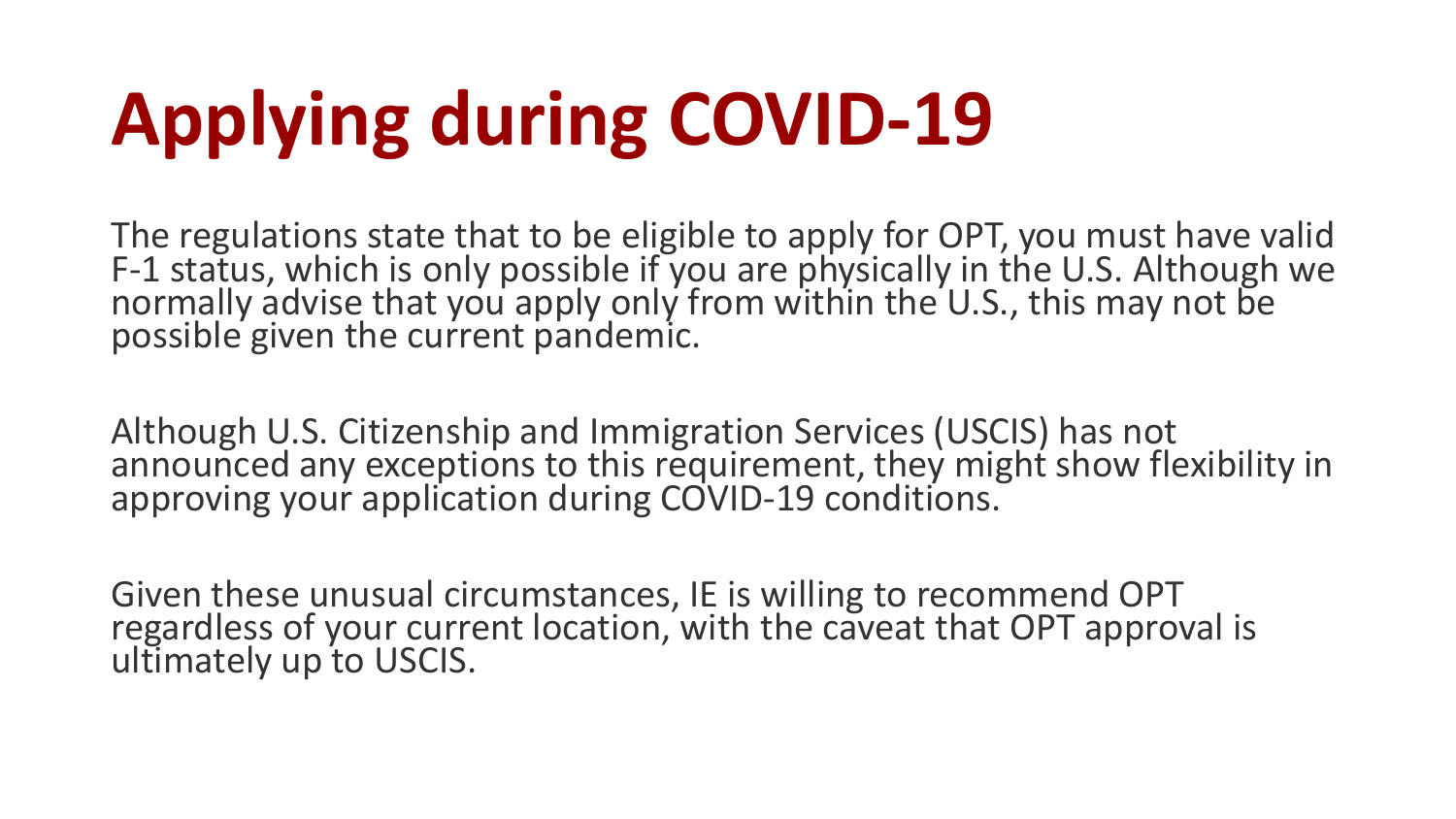### **Modifications during COVID-19**

Students are still eligible for OPT if they are studying remotely and their SEVIS record is in Active status

Students currently participating in OPT, including STEM OPT, may work remotely if their employer has an office outside of the U.S. or the employer can assess student engagement using electronic means.

Students are permitted to work fewer than 20 hours per week because of the economic impact of COVID-19.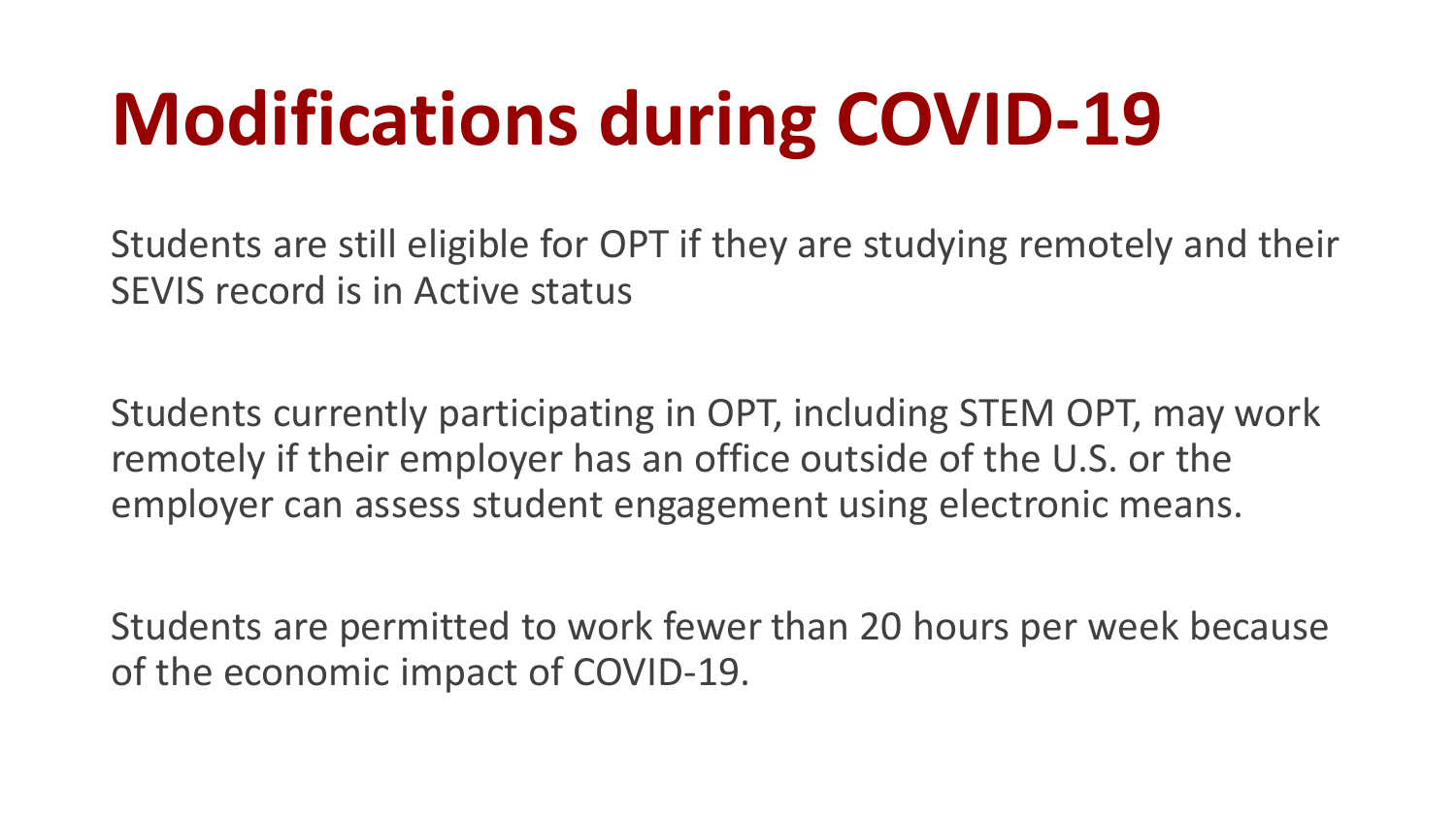### **What is the earliest date I can apply for OPT?**

#### *Pre-completion*

• 90 days before completing 1st full academic year

• If you have completed 1st full academic year, 90 days before employment start date

#### *Post-completion*

- 90 days before graduation
- Applications received 91 or more days before graduation will be rejected and you will have to reapply with a new application form and fee
- Must apply separately for preand post- completion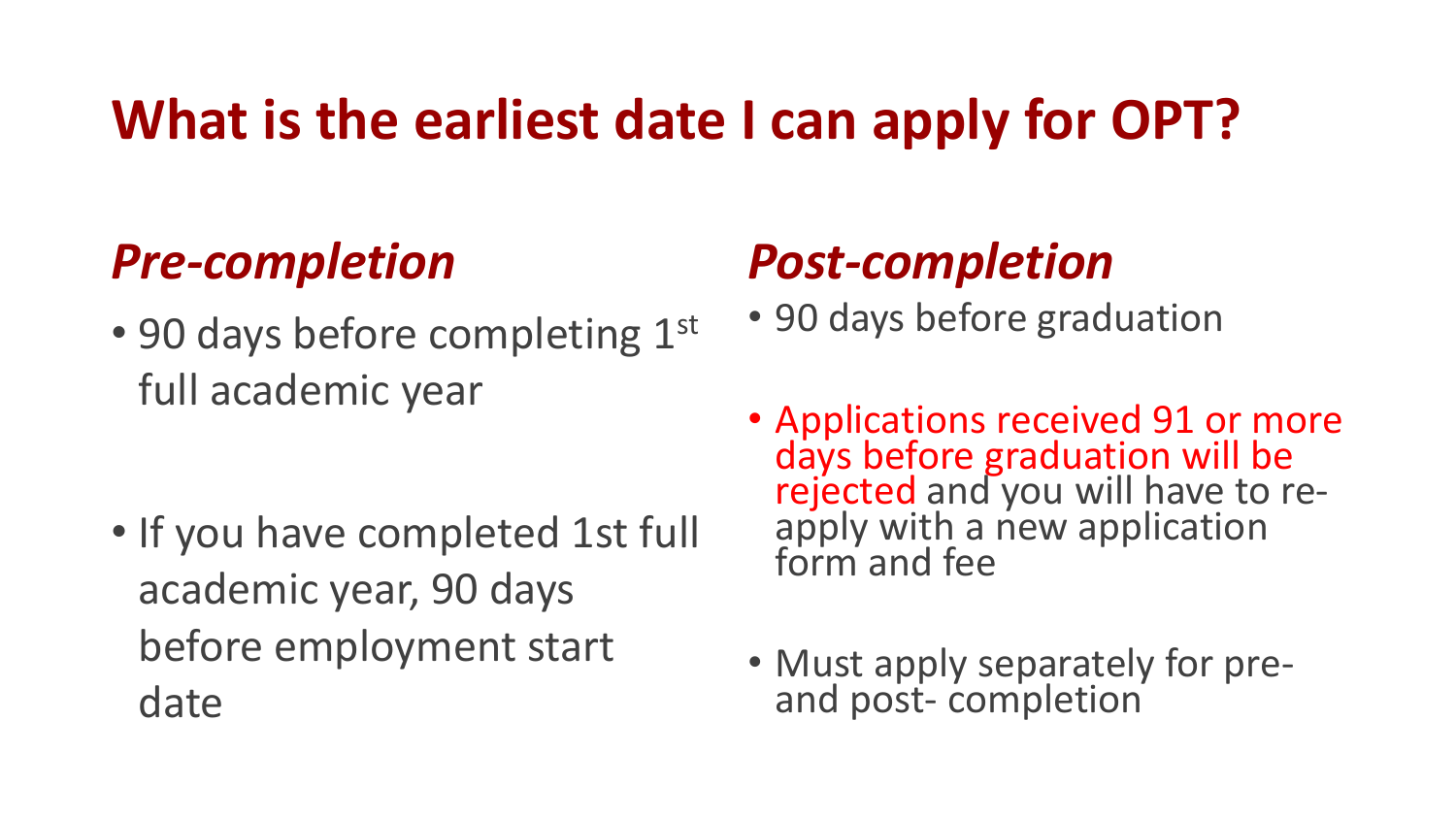## **What is the latest date I can apply for OPT?**

- December 1 in the fall semester
- May 1 in the spring semester
- Although immigration regulations allow students to apply for post-completion OPT up to 60 days after graduation, International Education will NOT consider applications after the stated deadlines except by prior arrangement or personal hardship
- Application must be received at USCIS within 30 days of OPT recommendation and no later than the end of the 60 day grace period after your graduation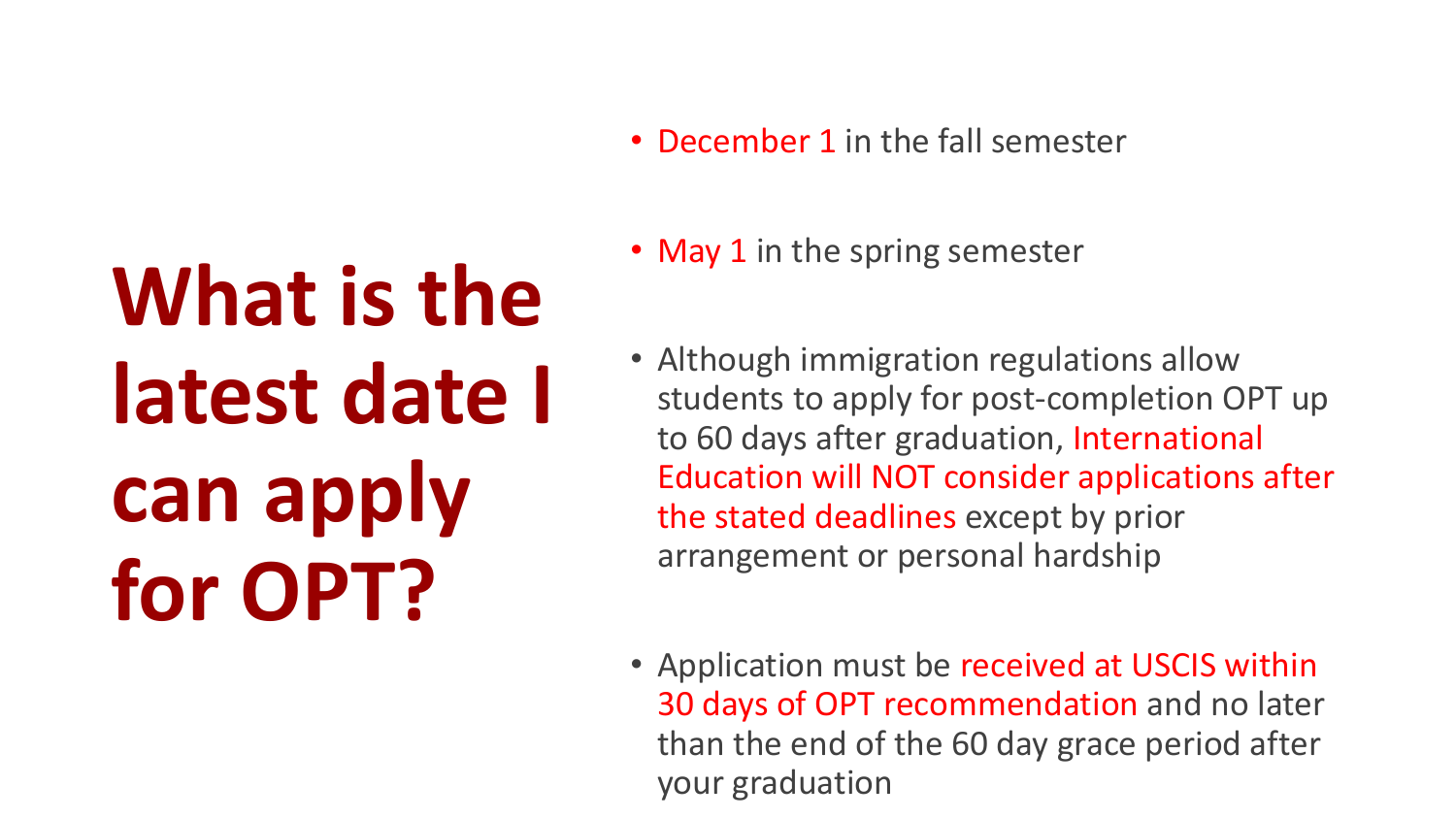### **How do I choose my OPT start and end dates?**

#### *Pre-completion*

• Known or estimated dates of employment

#### *Post-completion*

• Start date anytime from 1 to 60 days after graduation

• End date no more than 12 months from start date if you have not used precompletion OPT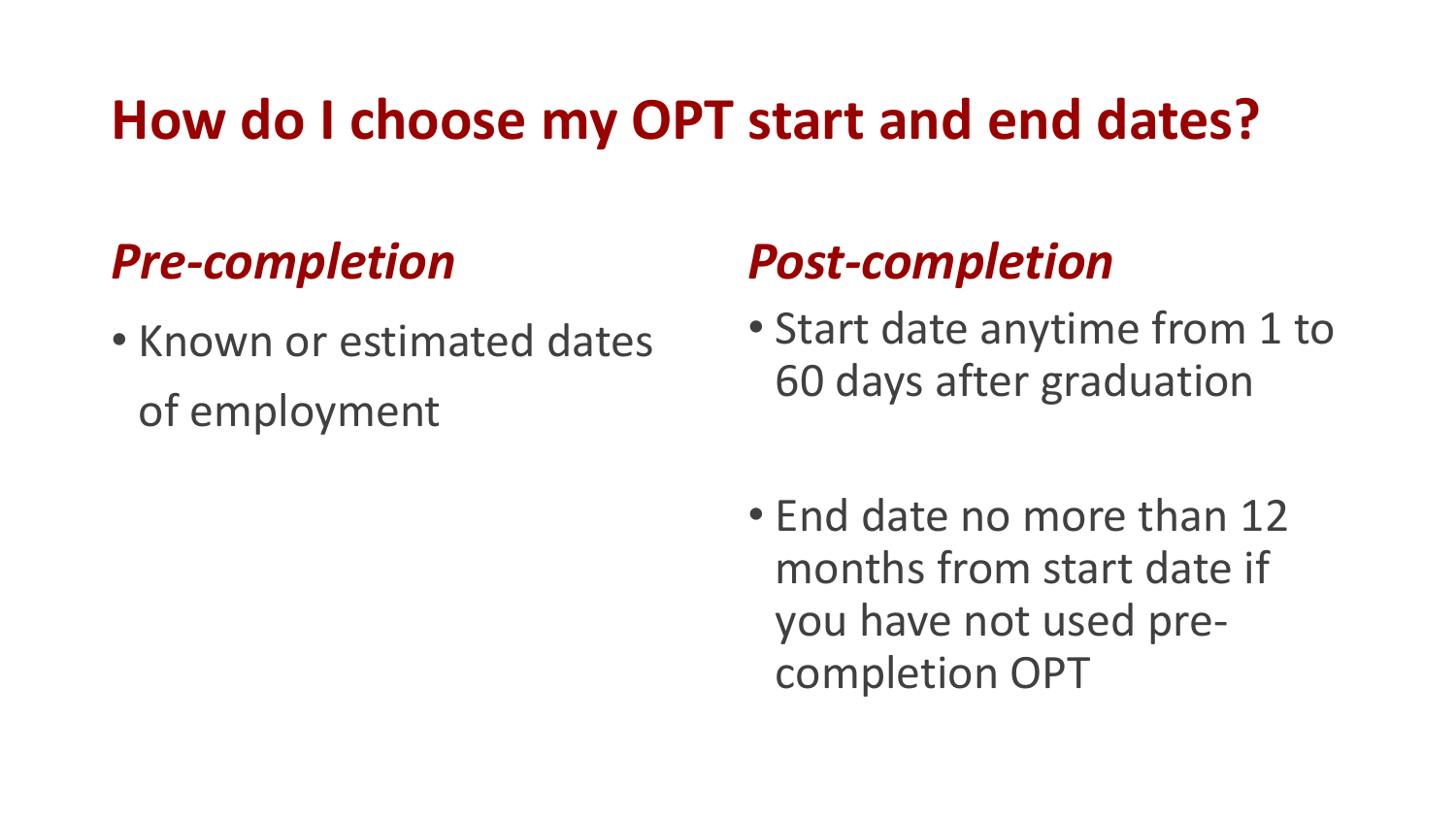### **What is the timing of the OPT application and approval process?**



Education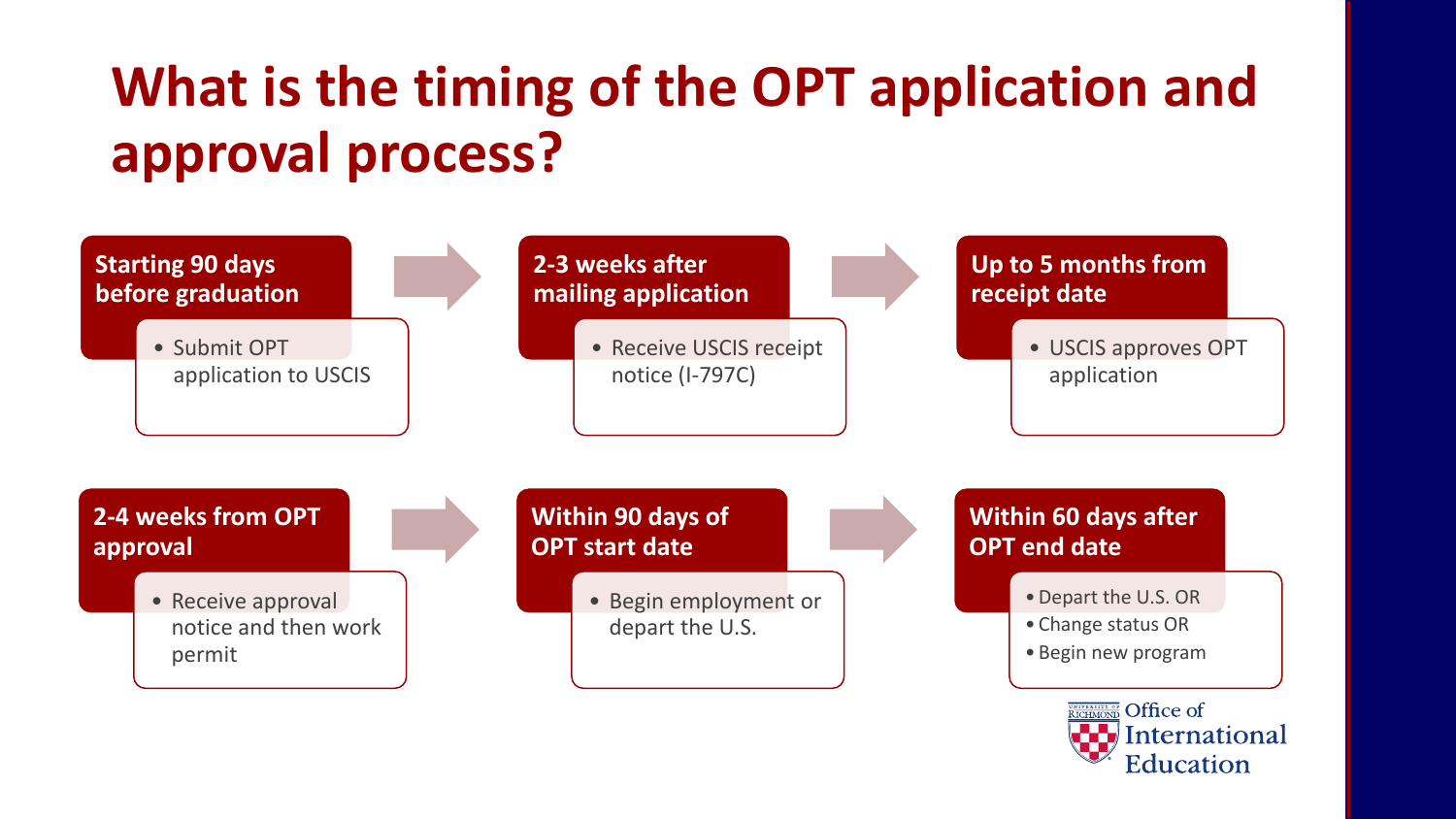# **When does my OPT start?**

- Must be in physical possession of EAD (Employment Authorization Document)
- Cannot work until EAD start date
- Employment must begin and end during authorized period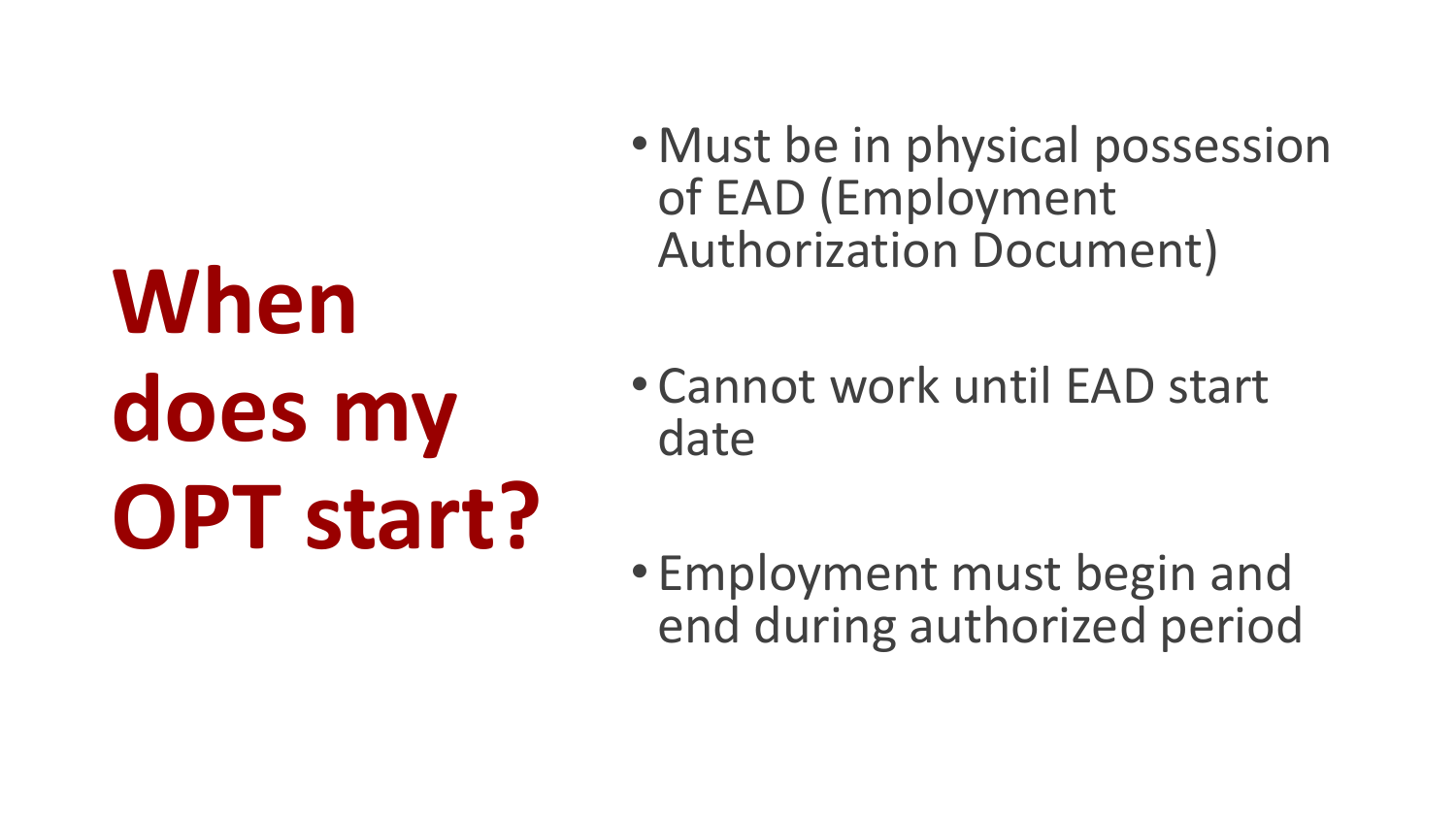## **When does my OPT end?**

- On EAD end date UNLESS you have a pending H-1B petition, a 24-month STEM extension, or you have exceeded the 90 day unemployment limit
- If you transfer to another institution
- If you start a new degree program
- If you cancel your OPT (please consult International Education 1st) NO REFUND of USCIS fee!
- If you do not graduate and your application is pending it must be withdrawn; if your application has already been approved, you can work part-time while completing your program and full-time upon program completion
- 60 day grace period after EAD end date to change your visa, begin a new program, or depart the U.S.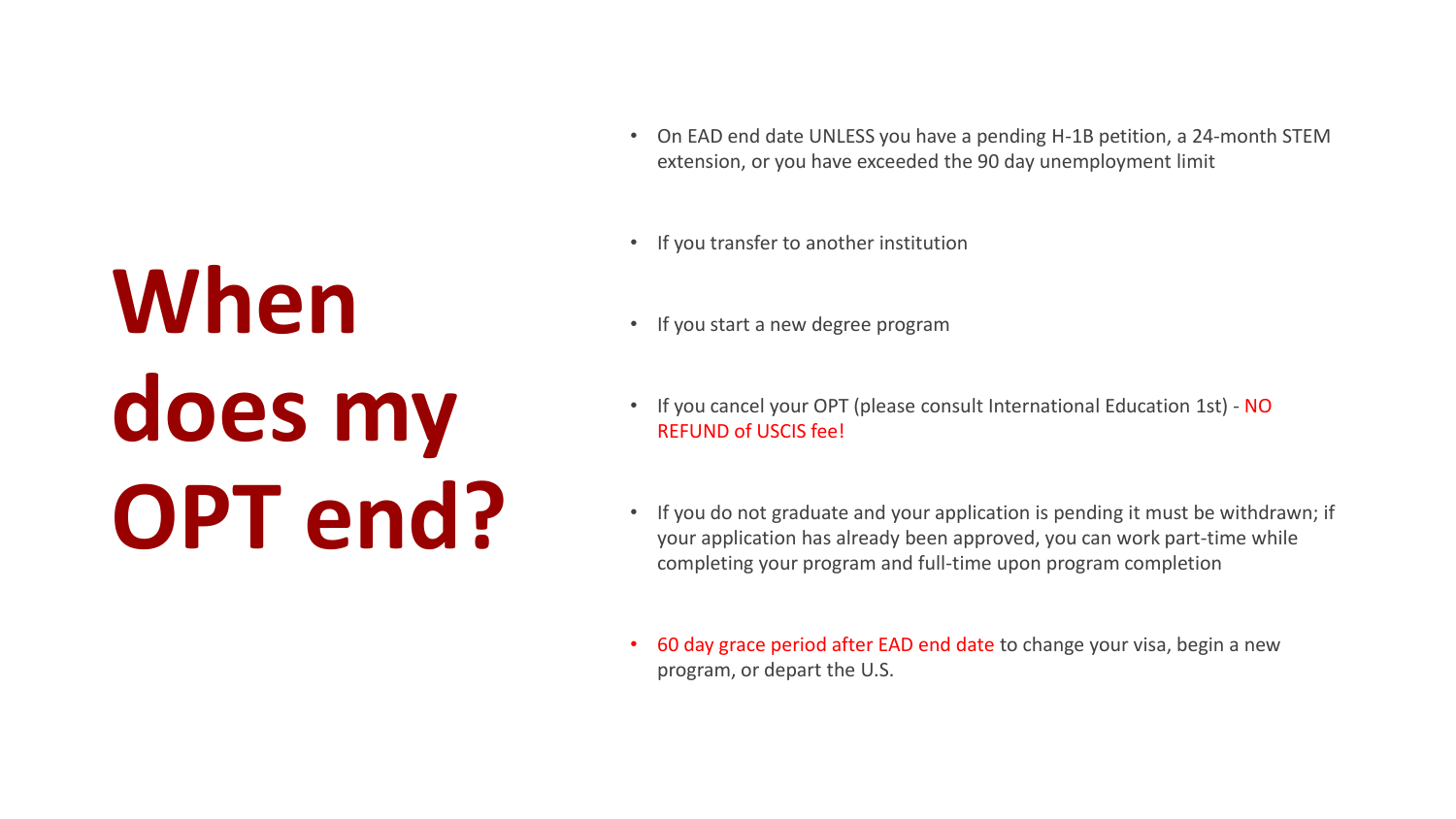## **24-month STEM extension**

- Apply up to 90 days before OPT end date application MUST be submitted within 60 days of STEM OPT recommendation date
- 180 day automatic work authorization extension while application is pending
- Two 24-month extensions can be used after each higher degree level; Cannot be combined; Can be based on previous STEM degree obtained within 10 years of application date
- Work at least 20 hours per week in paid position for each E-Verify employer; No volunteering or self-employment allowed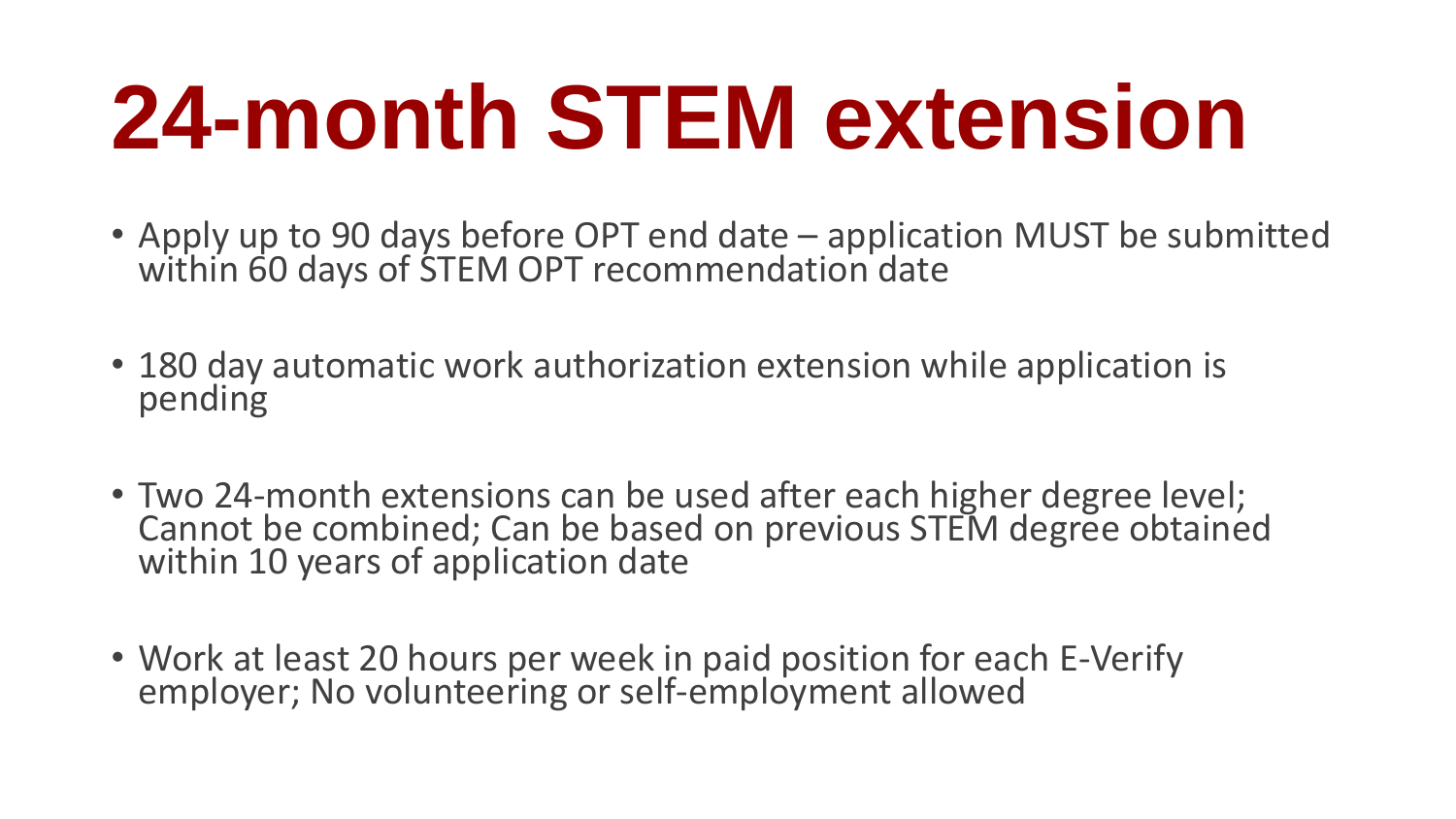## **What the requirements of OPT?**

- Cannot exceed 90 calendar days of unemployment (150 days for 24-month STEM extension); employment travel and periods of authorized leave do not count as unemployment
- Cannot work during gap between end of semester (pre-completion) or graduation (postcompletion) and EAD start date
- 10-day reporting requirements through [SEVP Portal](https://studyinthestates.dhs.gov/sevp-portal-help) for 12-month post-completion OPT
- Additional reporting requirements for 24-month STEM extension including self evaluations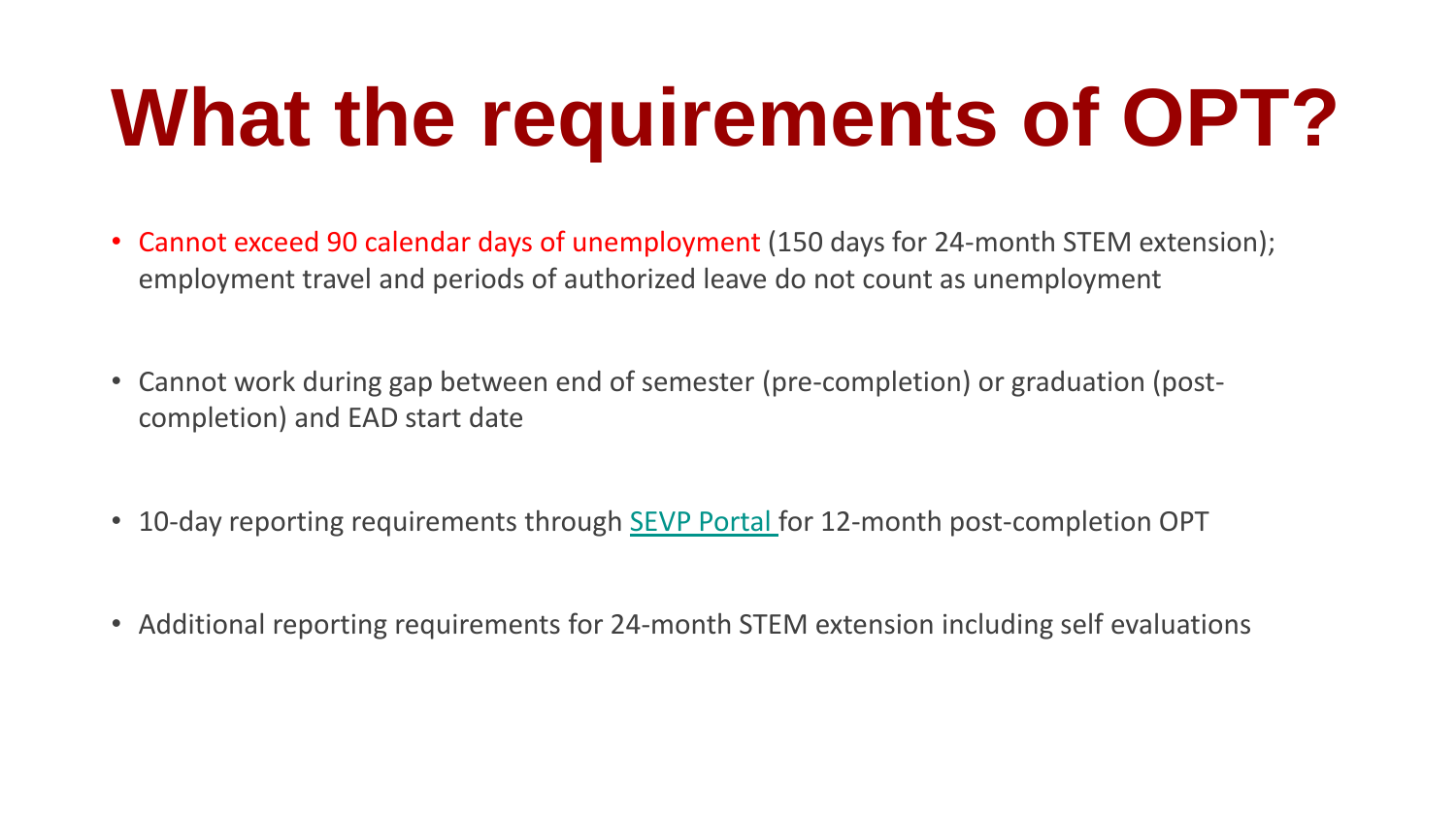#### **What happens if I exceed the unemployment limit?**

- Department of Homeland Security calculates unemployment time in SEVIS and will auto-terminate records exceeding unemployment limit
- Date of record termination equals loss of F-1 status immediately NO GRACE PERIOD!!
- Violation of F-1 status by not departing the U.S. or applying to change or continue your status once unemployment limit is reached
- Status violations can result in future issues when applying for a U.S. visa, re-entering the U.S. or applying to change your status
- Report all periods of employment and volunteering
- Keep documentation of your work history (e.g. paystubs, employment contracts, experience letters for volunteer positions)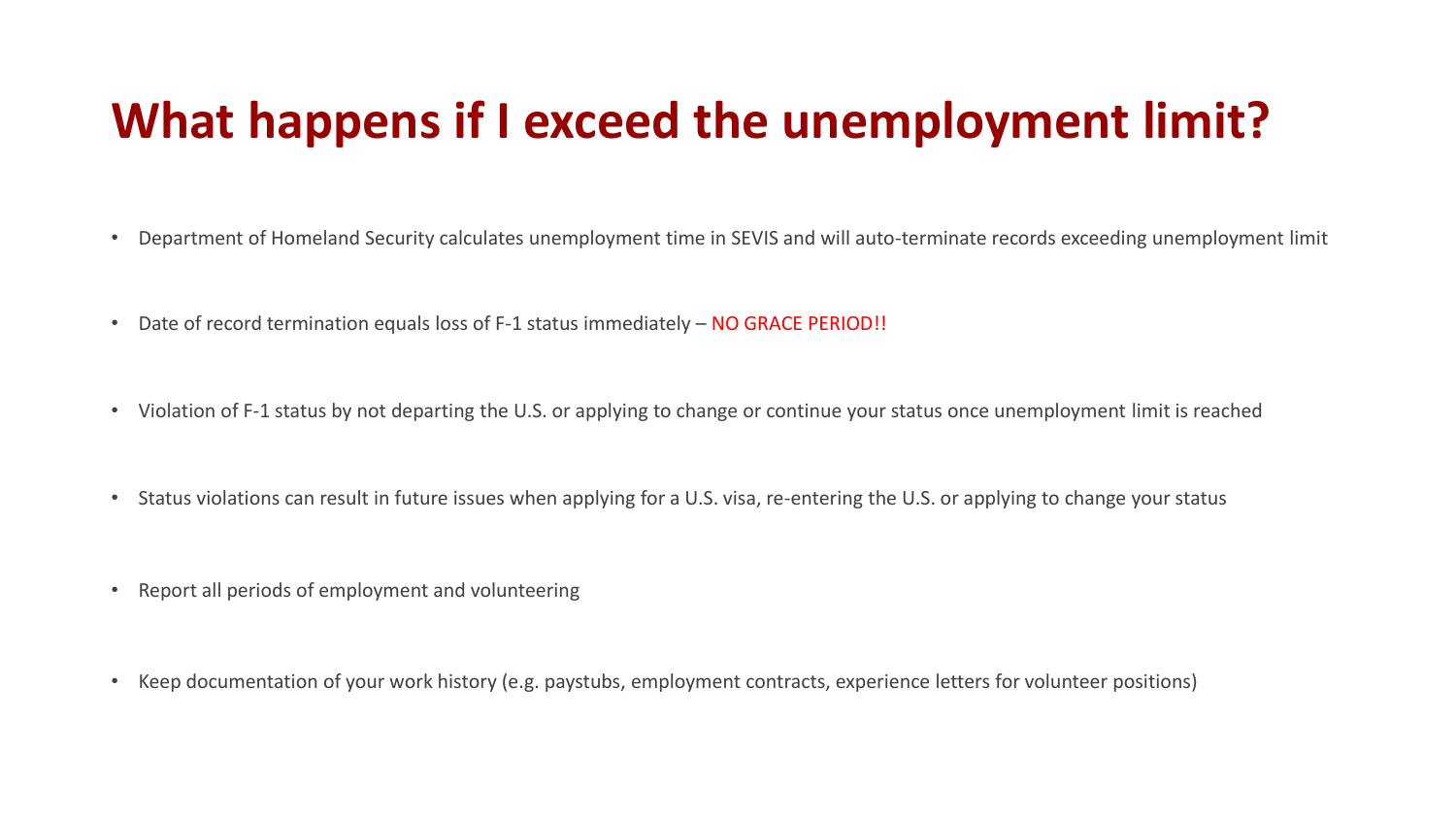#### **If I am in the U.S., what is my status during postcompletion OPT?**

- You are still in F-1 status while your application is pending and after it has been approved
- If you filed by the end of the 60 day grace period after graduation, you can remain in the U.S. while your application is pending but you cannot work
- Part-time study is permitted during pending and approved periods of OPT but you cannot begin a degree program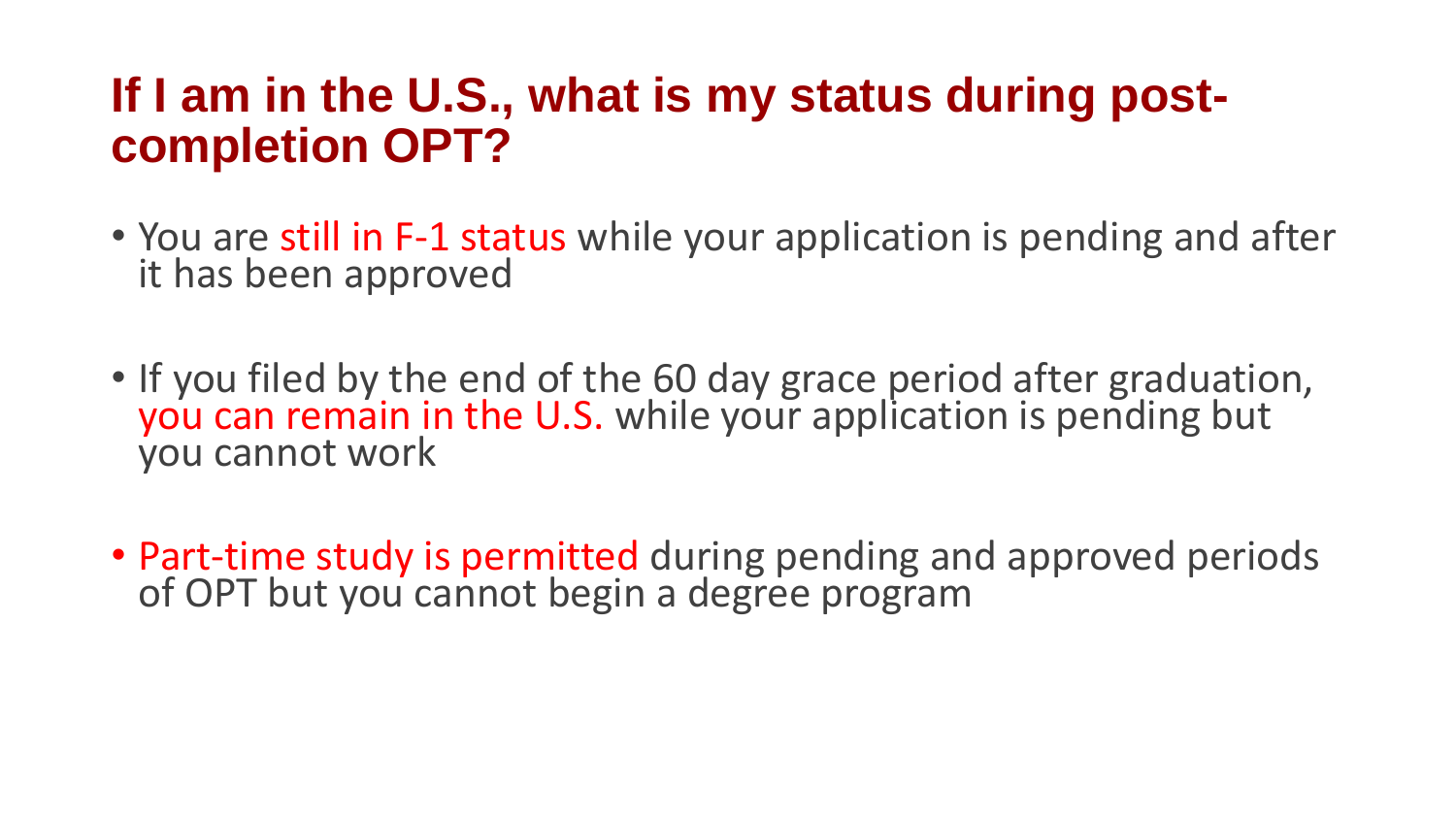### **If I am in the U.S., can I travel abroad?**

#### *Pending application before graduation*

- Possible with or without a job if you re-enter the U.S. a few weeks before graduation
- I-20 signed for travel every 6 months, passport, F-1 visa stamp (except for citizens of Canada & Bermuda)

#### *Pending application after graduation*

- Possible with or without a job (but risky). Travel is NOT recommended near the time your EAD is supposed to be approved.
- I-20 signed for travel every 6 months, I-797C receipt, passport, F-1 visa stamp (except for citizens of Canada & Bermuda)
- Job offer letter for confirmed employment or proof of job search for unconfirmed employment (e.g. interview invitation)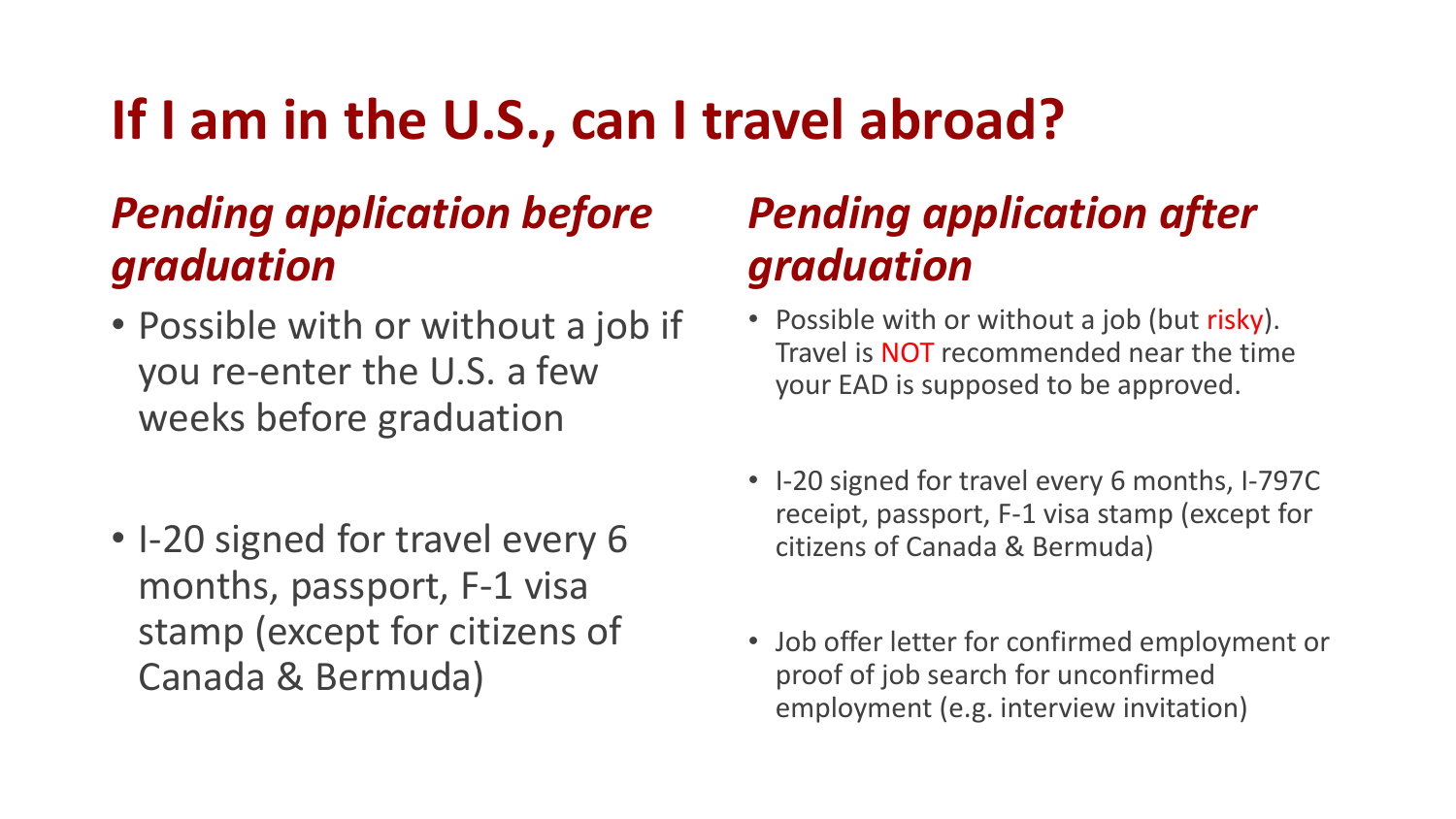### **If I am in the U.S., can I travel abroad?**

#### *Approved application with EAD but no job*

- Travel is NOT recommended
- I-20 signed for travel every 6 months, EAD, passport, F-1 visa stamp (except for citizens of Canada & Bermuda)
- Proof of job search (e.g. interview invitation, job application submissions)
- Unemployed time abroad cannot be regained

#### *Approved application with EAD and job*

- Cannot enter the U.S. until EAD start date
- I-20 signed for travel every 6 months, passport, F-1 visa stamp (except for citizens of Canada & Bermuda), EAD, and contract letter (EAD alone is not valid for re-entry)
- Not permitted during pending H-1B applications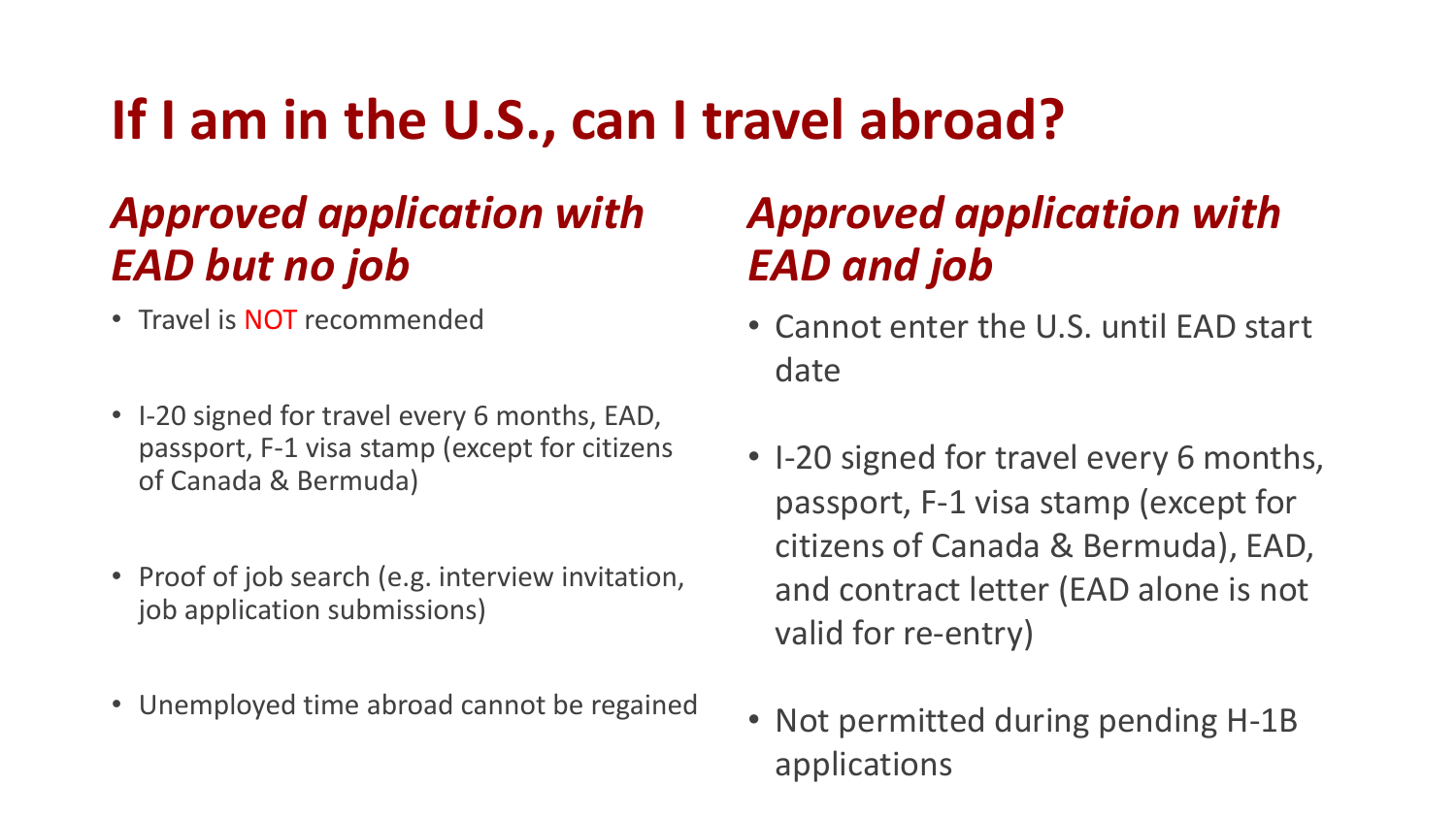### **What happens if I leave the U.S. after graduation without applying for OPT?**

•Ineligible to apply for post-completion OPT

•May not be allowed to enter U.S.